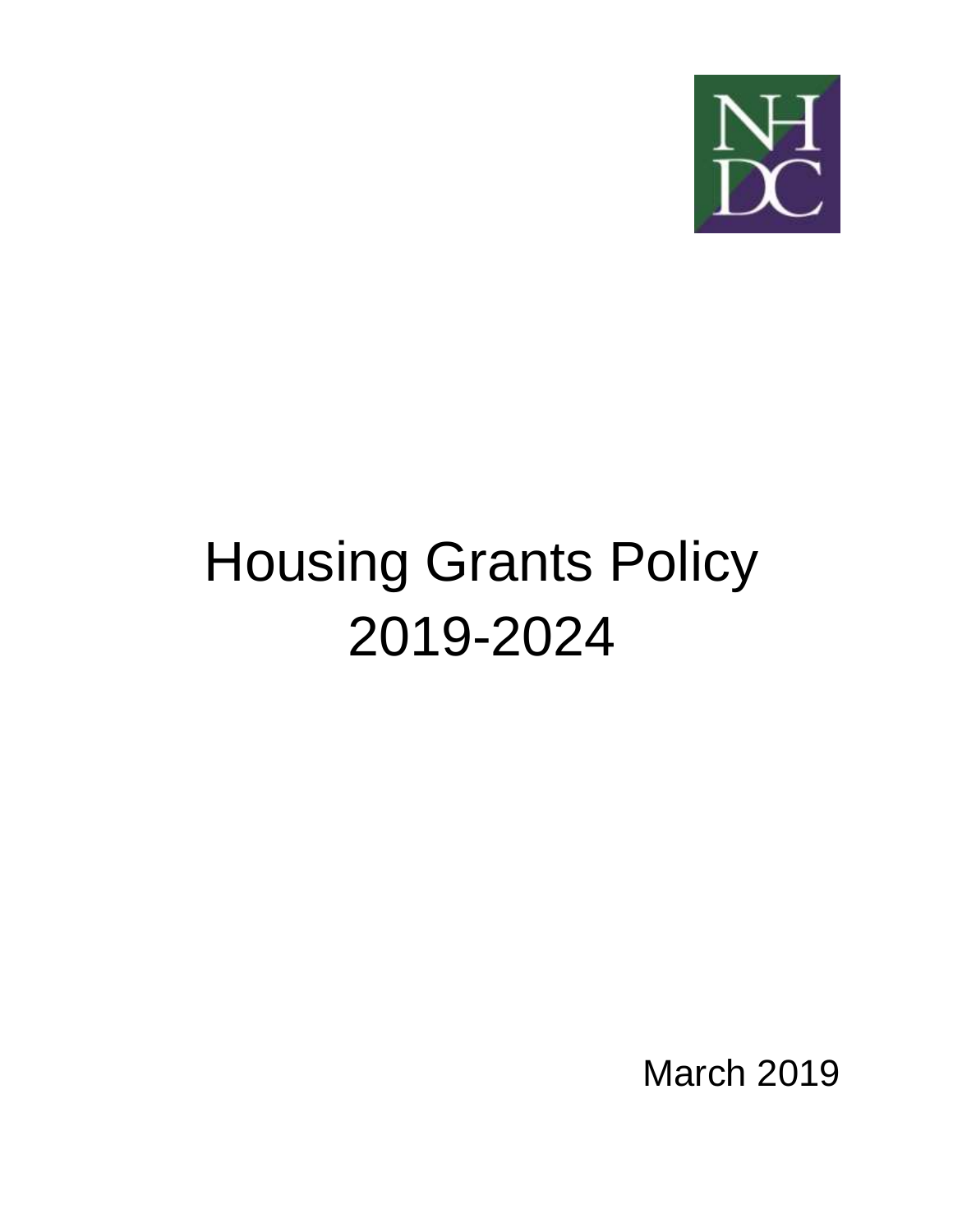### **1.0 Introduction**

- 1.1 The Council's overall approach to housing issues and the fulfilment of statutory duties relating to housing is set out in the Housing Strategy. The Strategy sets out the Council's priorities for housing in the district and the strategic measures that will be taken to achieve them.
- 1.2 The Housing Grants Policy sets out the financial support that the Council will make available in addressing issues in the private sector.
- 1.3 The requirement for a published policy relating to financial assistance came about as a result of The Regulatory Reform (Housing Assistance)(England and Wales) Order 2002. This largely swept away a range of previous mandatory grants that were available for housing renewal work, the only exception being grants for disabled facilities, which remain to this day. In place of the mandatory grants, local authorities were given a general power to offer financial assistance for repairs, improvements and adaptations.
- 1.4 The Council's first policy relating to financial assistance, the Private Sector Housing Renewals Policy was published in 2003 and there have been a series of amendments since.
- 1.5 The Council is a partner in the Hertfordshire Home Improvement Agency, which now delivers the Council's responsibilities in relation to disabled facilities grants.
- 1.6 This policy sets out the terms and conditions relating to Home Repair Assistance Grant (HRAG).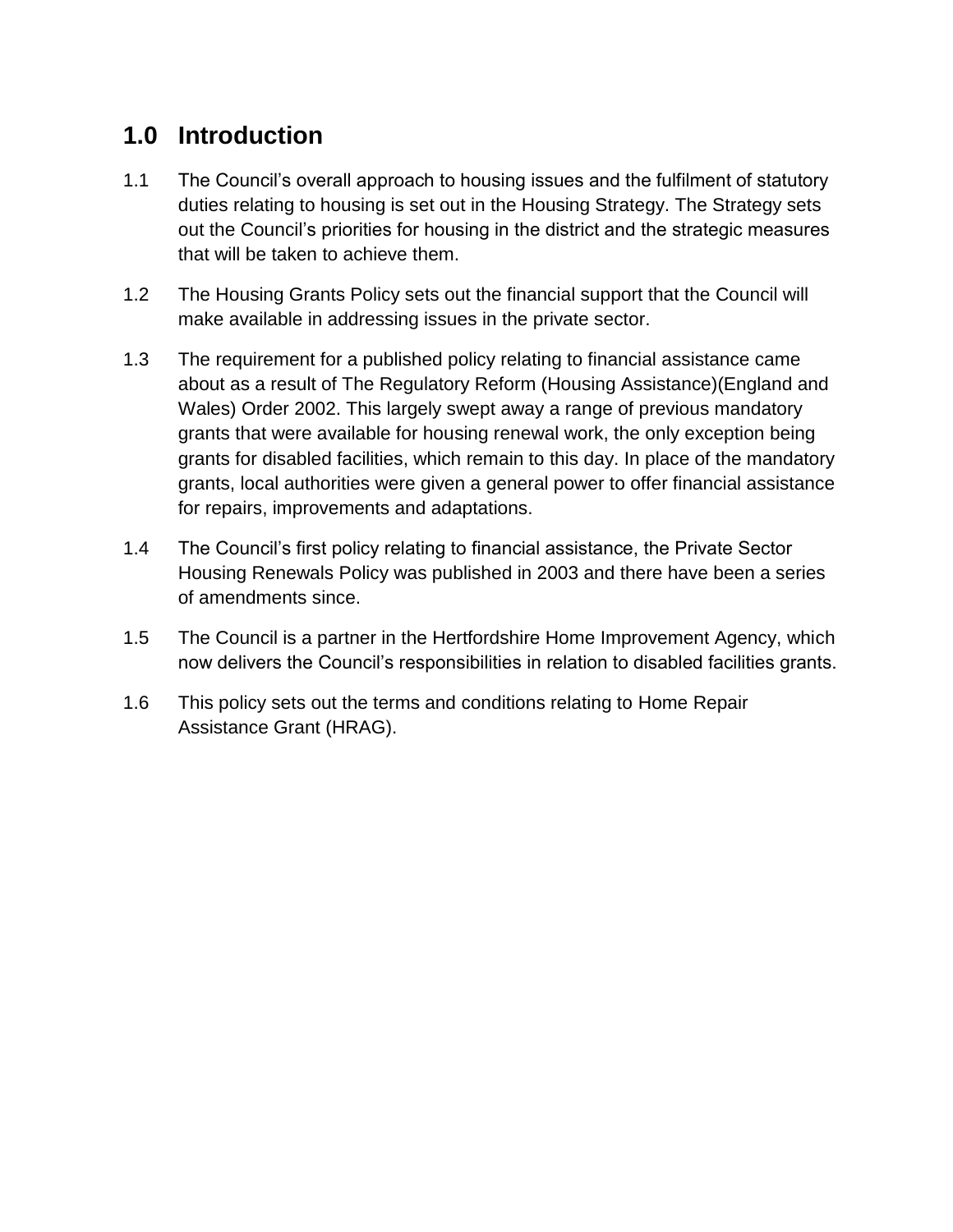### **2.0 Home Repair Assistance Grant**

- 2.1 The Home Repair Assistance Grant is a discretionary form of assistance specifically designed to provide practical help, through a grant for small-scale essential works. It aims to help owner-occupiers and tenants who have responsibility for undertaking repairs to their homes but who have limited financial resources to undertake essential works that might otherwise lead to adverse health or safety conditions in their home.
- 2.2 This grant provides cash limited assistance up to £5000 within any three-year period, for minor works for owner-occupiers and private tenants who meet certain criteria. Applicants can submit more than one application but the total grant may not exceed £5000 in any three year period.
- 2.3 Private tenants may only make an application for a HRAG where their tenancy agreement places responsibility on them for carrying out the required works. In practice, this is only likely to apply to regulated tenancies, which began before 15 January 1989.
- 2.4 Private landlords and Registered Providers are not eligible to apply for a HRAG.
- 2.5 All grants are subject to conditions, which are set out in Appendix 1.
- 2.6 Where alternative sources of funding are available to an applicant, the Council will expect an applicant to pursue such options before making an application for a HRAG.
- 2.7 The HRAG scheme is a discretionary scheme and is subject to the resources that the Council is able to make available to support the scheme in any financial year.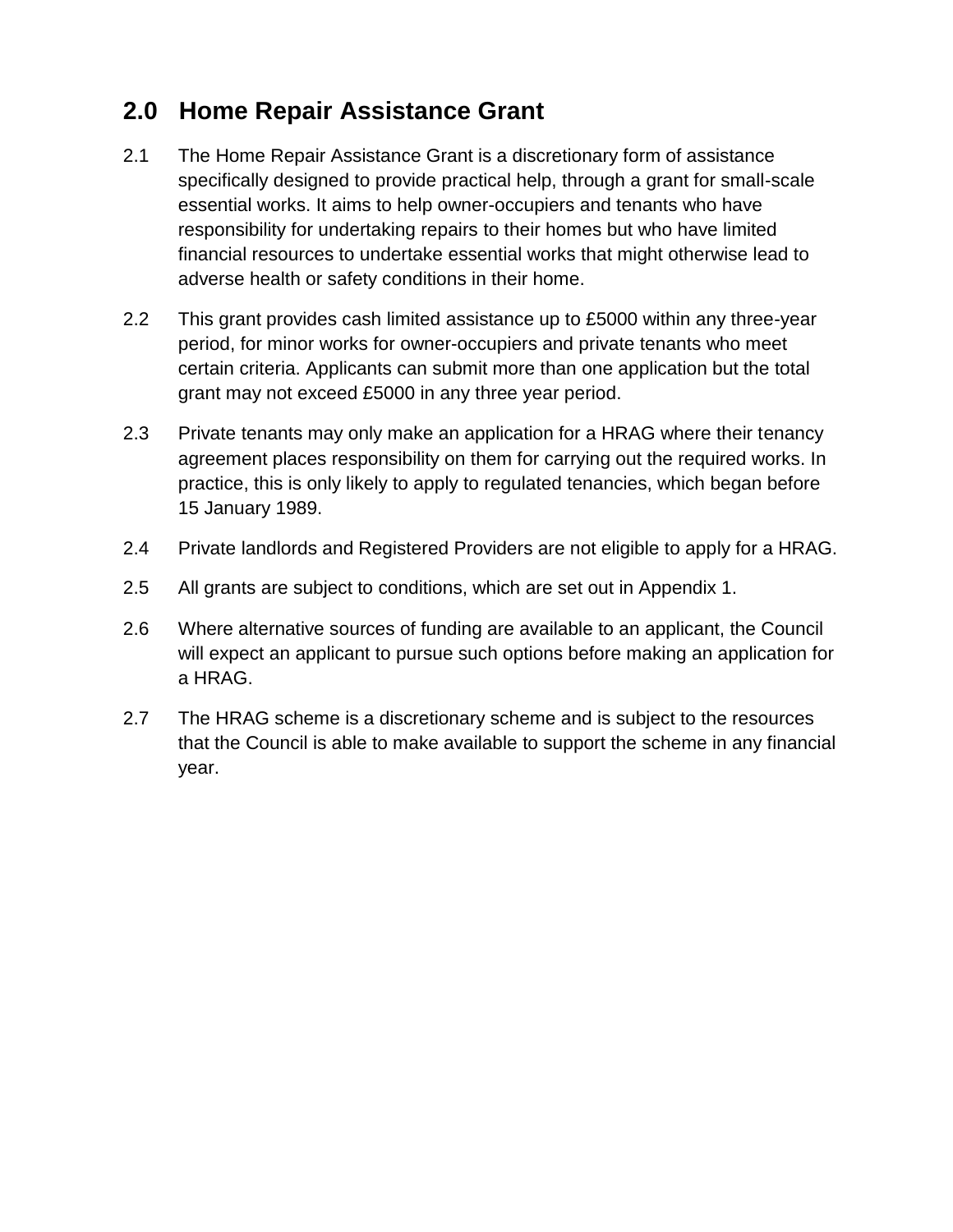### **3.0 Scope of grant assistance**

- 3.1 Works that may be covered by a HRAG are as follows:
	- a) To remedy essential repairs or conditions that interfere materially with the personal comfort or security of an elderly, vulnerable or disabled occupant.
	- b) Remedial action to remove Category 1 hazard(s)<sup>1</sup> and property is occupied by person(s) falling within the defined vulnerable group for that hazard.
	- c) Essential and significant repairs to the basic fabric or services of residential mobile homes.
	- d) Energy efficiency works, where applicants are not eligible for assistance under another third party scheme e.g. Energy Company Obligation (ECO)

For the purposes of this policy, elderly is defined as anyone who is at or above the state pension age at the time of the application

For the purpose of this policy, in assessing vulnerability, regard will be had to the National Institute for Health and Care Excellence's quality standard 'Preventing excess winter deaths and illness associated with cold homes' <https://www.nice.org.uk/guidance/qs117>

- 3.2 Applicants must be in receipt of an income related benefit including:
	- Child Tax Credit
	- **•** Housing Benefit
	- Income Support
	- Income-based Jobseeker's Allowance (JSA)
	- Income-related Employment and Support Allowance (ESA)
	- Pension Guarantee Credit
	- Universal Credit

 $\overline{a}$ 

• Working Tax Credit

Or the total household income is £20000 per annum or less.

 $^1$  A category 1 hazard is a serious hazard affecting the occupants of a property under the Housing Health and Safety Rating System [https://www.gov.uk/government/publications/hhsrs-operating-guidance-housing-act-](https://www.gov.uk/government/publications/hhsrs-operating-guidance-housing-act-2004-guidance-about-inspections-and-assessment-of-hazards-given-under-section-9)[2004-guidance-about-inspections-and-assessment-of-hazards-given-under-section-9](https://www.gov.uk/government/publications/hhsrs-operating-guidance-housing-act-2004-guidance-about-inspections-and-assessment-of-hazards-given-under-section-9)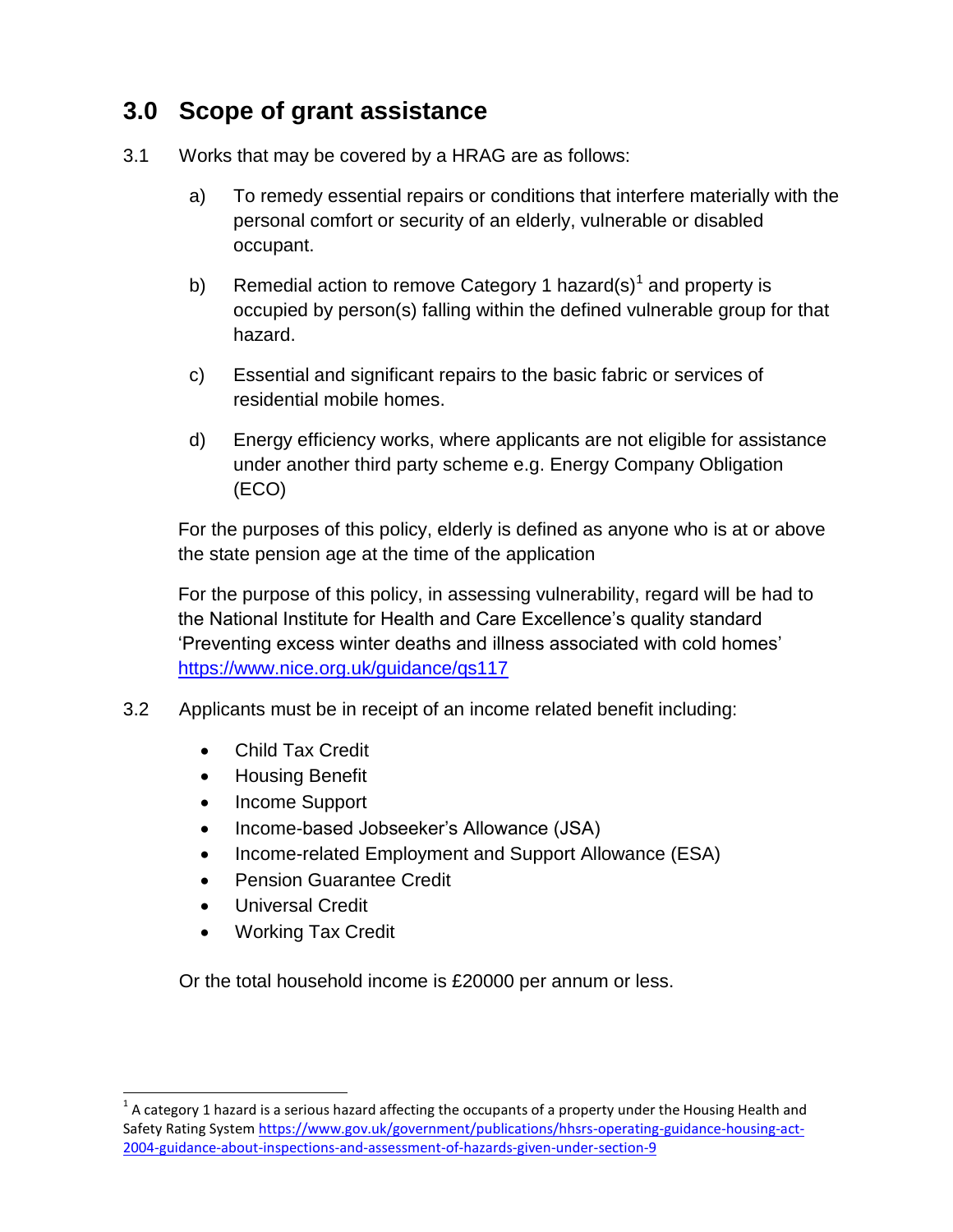## **4.0 Other matters**

4.1 The Council's Private Sector Housing Renewal Policy, last amended on 20 March 2018, ceases to have effect in relation to any new applications granted after this policy comes into force. However, the Private Sector Housing Renewal Policy remains in effect with regard to any conditions applied to grants awarded under that policy.